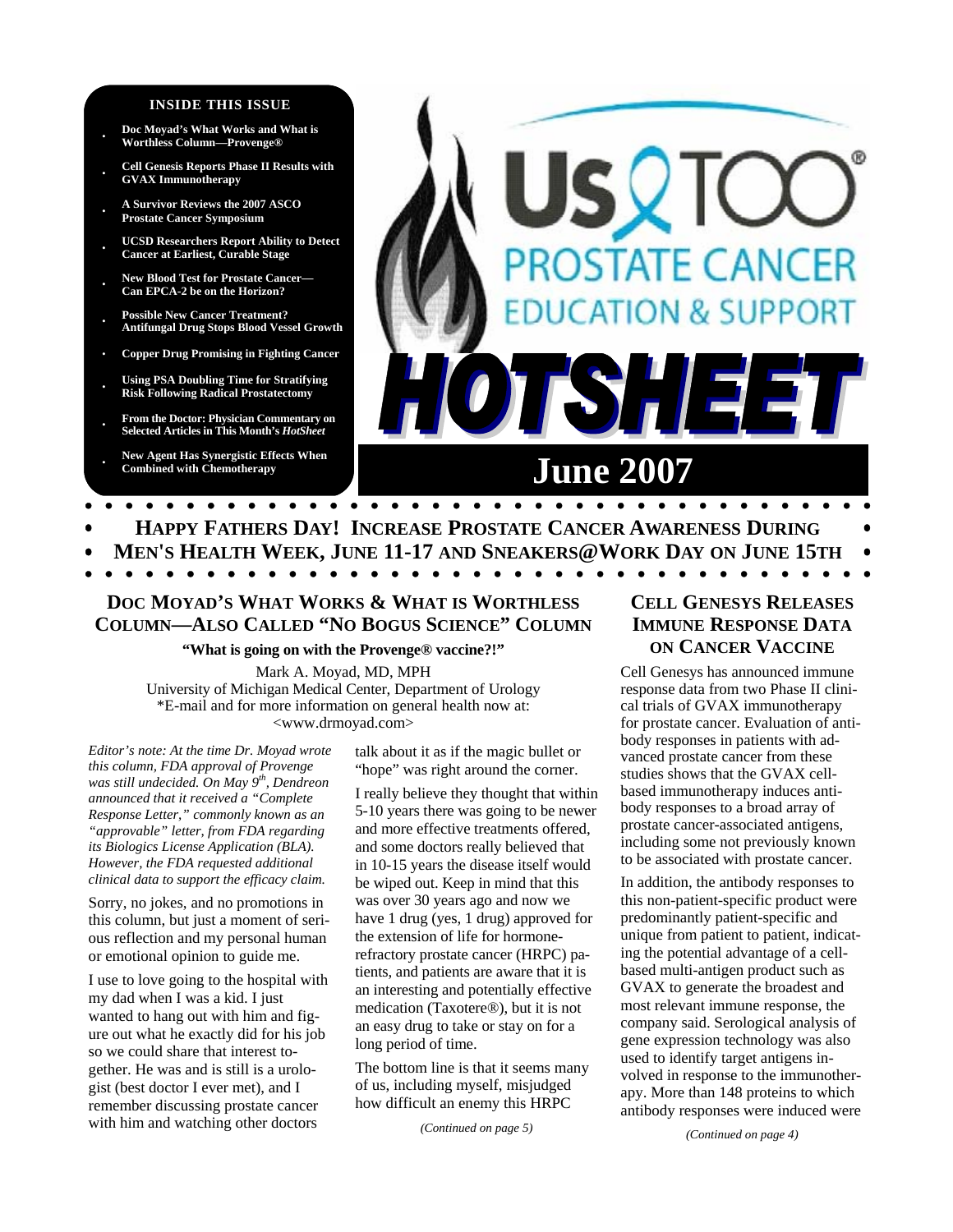#### **PROSTATE CANCER PATIENT SUPPORT - CALL 1-800-80-US TOO, OR GO TO <WWW.USTOO.ORG>**

THIS ISSUE OF THE US TOO PROSTATE CANCER HOTSHEET IS MADE POSSIBLE BY CHARITABLE CONTRIBUTIONS FROM



AstraZeneca *AND PEOPLE LIKE YOU!* 

ITEMS CONTAINED IN US TOO PUBLICATIONS ARE OBTAINED FROM VARIOUS NEWS SOURCES AND EDITED FOR INCLUSION. WHERE AVAILABLE, A POINT-OF-CONTACT IS PROVIDED.

REFERENCES TO PERSONS, COMPANIES, PRODUCTS OR SERVICES ARE PROVIDED FOR INFORMATION ONLY AND ARE NOT ENDORSEMENTS. READERS SHOULD CONDUCT THEIR OWN RESEARCH INTO ANY PERSON, COMPANY, PRODUCT OR SERVICE, AND CONSULT WITH THEIR LOVED ONES AND PERSONAL PHYSICIAN BEFORE DECIDING ON **ANY** COURSE OF ACTION.

THE INFORMATION AND OPINIONS EXPRESSED IN THIS PUBLICATION ARE NOT RECOMMENDATIONS FOR ANY MEDICAL TREATMENT, PRODUCT SERVICE OR COURSE OF ACTION BY US TOO INTERNA-TIONAL, INC., ITS OFFICERS AND DIRECTORS, OR THE EDITORS OF THIS PUBLICATION. FOR MEDICAL, LEGAL OR OTHER ADVICE, PLEASE CONSULT PROFES-SIONAL(S) OF YOUR CHOICE.

*HOTSHEET* EDITORIAL TEAM: JONATHAN MCDERMED, PHARMD PAMELA BARRETT THOMAS N. KIRK

US TOO INTERNATIONAL STAFF & CONSULTANTS: THOMAS N. KIRK, PRESIDENT AND CEO KAREN BACHER, PROGRAM DIRECTOR PAMELA BARRETT, DEVELOPMENT DIRECTOR TERRI GIBBONS, EXECUTIVE ASSISTANT JAQUELINE KONIECZKA, OFFICE MANAGER DAN REED, DEVELOPMENT & MARKETING COORDINATOR EUGENE WHEELER, UNDERSERVED PROGRAM DIRECTOR ELIZABETH CABALKA, PROGRAM CONSULTANT

US TOO BOARD OF DIRECTORS: EXECUTIVE COMMITTEE/OFFICERS JIM KIEFERT, EDD, CHAIRMAN DON LYNAM, PHD, PE, CHD, VICE-CHAIRMAN JOANN HARDY, SECRETARY GREGORY BIELAWSKI, TREASURER THOMAS KIRK, PRESIDENT AND CEO

DIRECTORS: CHRIS BENNETT ROBERT FIDOTN, PHD CARL FRANKEL TOM HIATT GEORGE LEDWITH FRED MILLS

BILL PALOS HARRY PINCHOT STUART PORTER RON WITHERSPOON



US TOO INTERNATIONAL, INC. IS INCORPORATED IN THE STATE OF ILLINOIS AND RECOGNIZED AS A 501(C)(3) NOT-FOR-PROFIT CHARITABLE CORPORATION.

#### **DONATIONS / GIFTS TO US TOO ARE TAX DEDUCTIBLE.**

5003 FAIRVIEW AVE. DOWNER'S GROVE, IL 60515 PHONE: (630) 795-1002 / FAX: (630) 795-1602 WEBSITE: WWW.USTOO.ORG

COPYRIGHT 2007, US TOO INTERNATIONAL INC.

## **A SURVIVOR REVIEWS THE 2007 ASCO PROSTATE CANCER SYMPOSIUM**

**Commentary by Jerry Kattke, prostate cancer survivor and member of the Us TOO Palmieri Chapter in Lombard, IL** 

ASCO (the American Society of Clinical Oncology) has, for the third year, sponsored a symposium on prostate cancer, attended by oncologists, urologists, and radiologists. This year's symposium was held in Orlando, FL from February 22-24.

The symposium consisted of 11 General Sessions, many Special Lectures, a series of Oral Abstracts, and a variety of poster presentations. I left the meeting with several strong impressions:

Several speakers mentioned the link between hormone therapy, diabetes, and heart disease.

Dr. Matthew R. Smith (Massachusetts General Hospital) said that men on hormone therapy typically lose 2-3 kilograms of muscle mass and gain the same weight in fat. He also said that men on hormone therapy frequently develop insulin resistance (i.e., needing more insulin than normal to burn sugar) and they develop elevated levels of triglycerides and cholesterol.

The message: we need to watch our diets, weight, blood sugar, triglycerides, and cholesterol, and keep our exercise levels high. This message was reinforced by Dr. Henry Tsai (Harvard Radiation Oncology Program), who did a study on hormone therapy and cardiac mortality using the CaPSURE database, and Dr. Derek Raghavan (Cleveland Clinic).

The robotic-assisted laparoscopic prostatectomy is rapidly becoming the "standard of care" for those who choose surgery.

IMRT (Intensity Modulated Radiation Therapy) is the "standard of care" for external beam radiation, but there remains an important place for brachytherapy (radioactive seed implants).

Docetaxel is the "standard of care" for those who need chemotherapy.

For older men deemed unsuitable for definitive local therapy, there is only a small difference in survival between those who start hormone therapy early

and those who wait. To balance quality of life against survival, Dr. Studer (University Hospital of Bern, Switzerland) recommends starting hormone therapy when the PSA reaches 50 or when the PSA doubling time drops below 12 months.

There were other points of interest from the symposium. Some of the new therapies being investigated are abiraterone, BMS641988, HSP90, and AZ2171. Dr. Tomasz Beer (Oregon Health and Science University), who is running a clinical trial on vitamin D, provided some interesting data from Norway correlating the diagnosis of prostate cancer with sunlight. Dr. Raghavan (mentioned earlier) made a plea for more US government funding for clinical trials; he said that we now finally have younger physicians who are trained to conduct trials properly and new drugs on the horizon, but funding has been diverted to "other uses."

Finally, I found the talk by Dr. Hamdy (University of Sheffield, UK) quite interesting. He reported that a group was commissioned on the UK 20 years ago with the task of predicting the future of cancer treatment. They were absolutely correct in predicting that significant progress would be made in treating breast, prostate, and ovarian cancers, but that there would be little progress with lung, liver, stomach, pancreas, or brain cancers.

They were incorrect in predicting that progress in prostate cancer would come from improved therapies; progress has, in fact, been because of earlier detection due to the PSA test. But Dr. Hamdy said that PSA testing has caused its own problems; we are significantly overtreating prostate cancer; he called it "harvesting prostates." He said that if we biopsy every man with a PSA of 2.5 or more we will do 15 times as many prostatectomies as we do today, and the majority of these will be what he called "indolent" disease, not requiring treatment; the pa-

*(Continued on page 4)*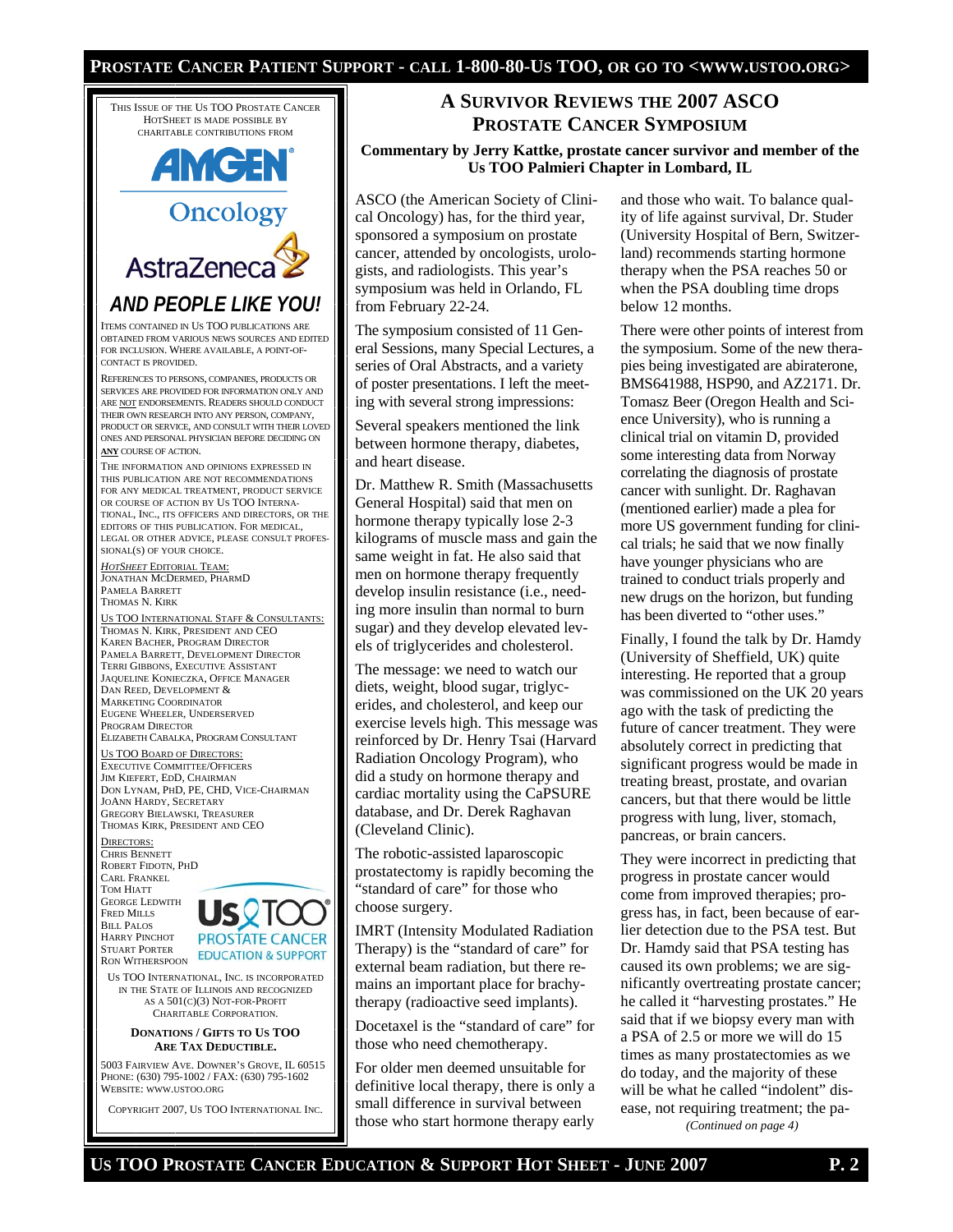## **UCSD CANCER RESEARCHERS REPORT ABILITY TO DETECT CANCER AT EARLIEST, CURABLE STAGE**

Researchers at the Moores Cancer Center at the University of California, San Diego report that they have developed a new method for detecting cancer very early in its development, when it consists of just a few cells. The best existing detection methods are not able to detect a tumor until it consists of about one million cells.

The paper, published in the April 18 issue of the online journal PLoS ONE, describes a series of proof-of-concept experiments in which the researchers, working with a prostate cancer cell line, were able to select out and amplify tiny amounts of cancer-causing DNA in the presence of more than 99.9 percent of normal DNA. Current methods for identifying mutant DNA would not work in clinical settings because they require isolation of relatively pure cancer cells. This is not feasible for clinical samples, which typically contain large amounts of the person's normal cells.

"We have developed a new technology for very early detection of virtually any type of solid-tumor cancer based upon damaged DNA, which is where all cancers begin," said co-author Dennis A. Carson, M.D., professor of medicine and director of the Moores Cancer Center. "We are now working with engineers toward the fabrication of the clinical devices that will enable this to be widely used in patients."

Carson said they are several years away from clinical testing, but ultimately individuals will be able to be screened for DNA markers of cancer cells using simple clinical samples

such as blood or urine. Using this same technology, physicians will be able to easily and inexpensively monitor the status of patients by looking for the DNA markers. If the treatment worked, there would be no mutated DNA and the patient would be cured. Such monitoring would also shorten the time needed to determine if the treatment is not working so another approach could be instituted.

The technology, called Primer Approximation Multiplex PCR (PAMP), is based upon an enzyme reaction that only works when a piece of DNA has been deleted or is abnormally joined to another piece of DNA, according to co-author Yu-Tsueng Liu, MD, PhD, assistant project scientist at the Moores Cancer Center.

Liu explains: "When a cancer cell mutates, it often brings together two pieces of DNA that are normally apart. We have developed an enzyme reaction that works well only when two DNA pieces that are normally separated are close together. This technology amplifies the mutant DNA and then uses a microarray to identify the specific mutation. Our experiments were conducted on a specific gene mutation that is well-known for its role in cancer, called CDKN2A, but this technology would work on any DNA abnormality."

For more information, please call Nancy Stringer at Moores Cancer Center at (619) 543-6163 or by e-mail at <nstringer@ucsd.edu>. *BUSINESS WIRE, 18 April 2007* 



## **THE SECOND ANNUAL US TOO ONLINE AUCTION IS NOW OPEN!**

View the 67 items currently in the auction catalog now at <www.ustoo.org/auction>. Donate new items, too! Bidding is open until Friday, June 29<sup>th</sup> at 11:00 pm Central. Please help us help prostate cancer patients and their families! Proceeds fund Us TOO International's FREE education materials,

programs & peer support services.

For questions, please contact Dan Reed at 800-808-7866 or <dan@ustoo.org>.



## **NEW BLOOD TEST FOR PROSTATE CANCER SHOWING PROMISE**

Testing for a blood protein researchers are calling early prostate cancer antigen (EPCA)-2 may overcome some of the limitations of current practices. While screening for (PSA has been the standard of care for more than 2 decades, it is not specific for prostate cancer, and raised concentrations have been linked to other prostate conditions such as benign prostatic hyperplasia and prostatitis. Several groups have been working to identify new biomarkers for prostate cancer, and this latest effort, published in the April issue of *Urology* (Vol.69, pp. 714-20, 2007), shows that EPCA-2 has potential as a new serum-based test.

Approximately 80% of patients undergoing prostate biopsies have negative results, according to a news release about the study. Conversely, about 15% of men with prostate cancer go undetected because their PSA levels are below the cutoff level.

#### **Improved Early Detection and Reduced False Positives Compared With PSA Testing**

"A blood test based on EPCA-2 may greatly improve our ability to accurately detect prostate cancer early, minimize the number of false positives, and lower the number of unnecessary biopsies," senior author Robert Getzenberg, PhD, from the Brady Urological Institute at Johns Hopkins Hospital in Baltimore, MD, told reporters. "In addition, this is the first time we have a test that effectively distinguishes between men with cancer confined to the prostate and those whose disease has spread outside the gland."

The group led by Eddy Leman, PhD, also at Hopkins, measured EPCA-2 levels in 330 patients separated into several groups:

- Men with normal PSA levels and no evidence of disease.
- Men with elevated PSA levels who had negative biopsies.
- Men with benign prostatic hypertrophy who did not receive biopsies for prostate cancer.
- Men with prostate cancer, but with normal PSA levels.

*(Continued on page 5)*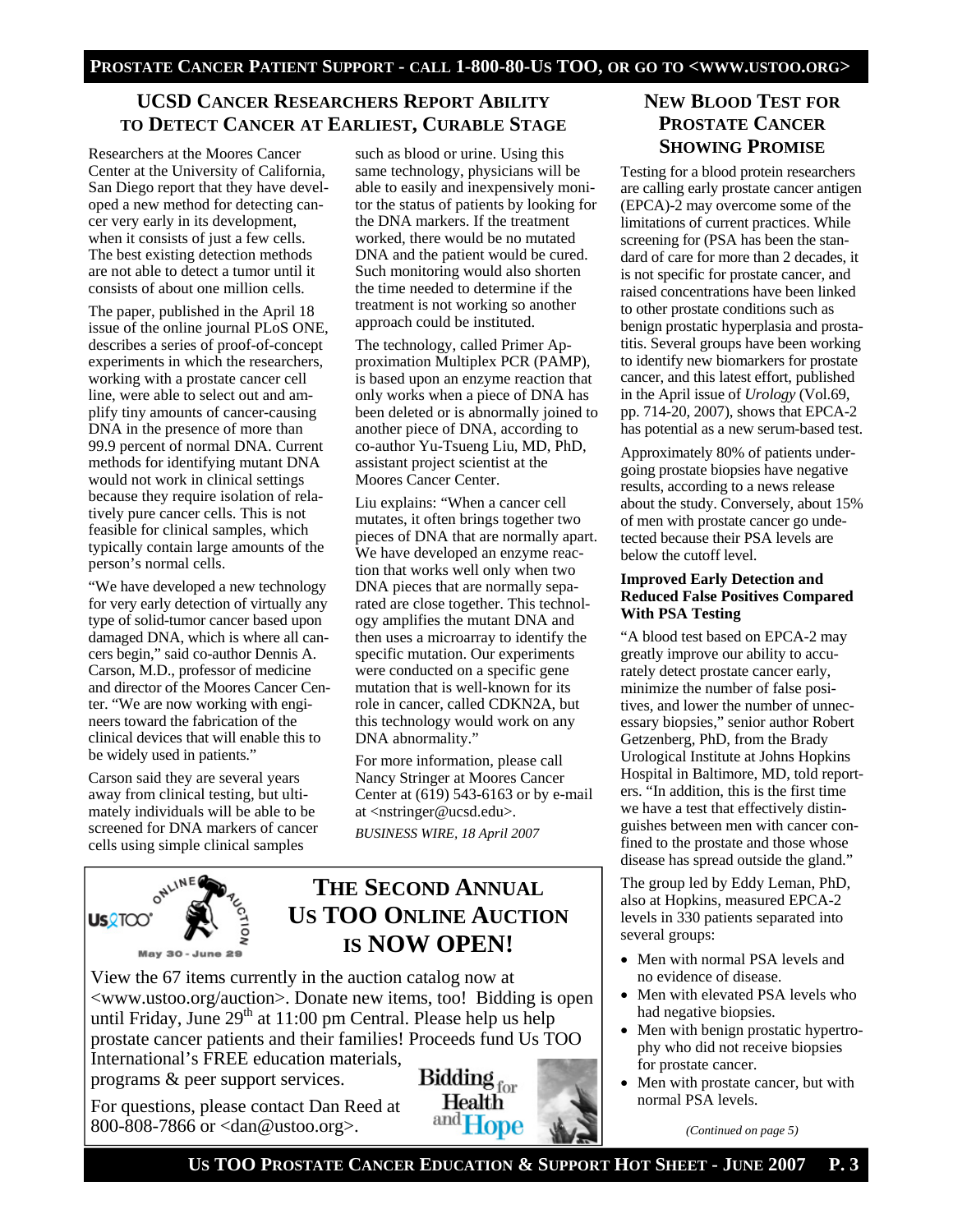#### **PROSTATE CANCER PATIENT SUPPORT - CALL 1-800-80-US TOO, OR GO TO <WWW.USTOO.ORG>**

## **POSSIBLE NEW CANCER TREATMENT? Antifungal Drug Stops Blood Vessel Growth**

Researchers at Johns Hopkins have discovered to their surprise that a drug commonly used to treat toenail fungus can also block angiogenesis, the growth of new blood vessels commonly seen in cancers. The drug, itraconazole, already is FDA approved which may fast-track its for use as an antiangiogenesis drug.

In mice induced to have excess blood vessel growth, treatment with itraconazole reduced blood vessel growth by 67 percent compared to placebo. "We were surprised, to say the least, that itraconazole popped up as a potential blocker of angiogenesis," says Jun O. Liu, Ph.D., professor of pharmacology. "We couldn't have predicted that an antifungal drug would have such a role."

The researchers worked with cells from human umbilical cords, a rich source of blood vessels, and exposed them to 2,400 existing drugs - including FDA- and foreign-approved drugs, as well as nonapproved drugs that had passed safety trials - to see which ones could stop the cells from dividing.

"The best outcome was to find an already approved drug that worked, and the fact that we did was very satisfying," says Liu, whose study appears online in ACS Chemical Biology.

As an antifungal drug, itraconazole blocks a key enzyme for making fungal cholesterol, causing these primitive life forms to become fragile and break apart. It turns out that itraconazole can block the same enzyme in blood vessels, but researchers said that this can't be the only mechanism of action because related antifungal drugs had a much lower inhibitory effect.

"Our screening test did show that cholesterol-lowering statins also appear to stop blood vessel growth," Liu says, "so there is likely some important connection between cholesterol and angiogenesis." While the researchers still must tease out exactly how itraconazole works to stop vessel growth, and test it in animals with cancer, they have high hopes for its use.

*Science Daily, 27 April 2007* 

#### **RESULTS WITH GVAX**

*(Continued from page 1)* 

identified, and many of these proteins had not been identified previously as prostate cancer- associated antigens.

GVAX is currently being studied both as a single agent and in combination with docetaxel in two Phase III clinical trials for patients with metastatic hormone-refractory prostate cancer. This Phase III program is supported by results from two, independent, multicenter, Phase II clinical trials.

GVAX is composed of two prostate cancer cell lines that have been modified to secrete granulocytemacrophage colony stimulating factor, an immune stimulatory hormone, and irradiated for safety.

*FDAnews Drug Pipeline Alert 18 April 2007*

**PROSTATE SYMPOSIUM** *(Continued from page 2)* 

tient would live out his life never significantly bothered by the cancer.

His prediction: we will soon find new biological markers that will enable us to identify the cases of "indolent disease" (which will not be treated) and we will treat the remainder much as we do today, except that robotics will continue to take a greater role, and that treatment will continue to migrate toward a few comprehensive cancer centers and surgeons who will do a large number of prostatectomies and do them very well.

If you have high speed internet access, you may wish to consider looking at the video of these presentations: they can all be found on the ASCO website under "Virtual Meeting."

# **INCREASE PROSTATE CANCER AWARENESS IN THE WORKPLACE!**

### **Celebrate**





*Bob Bogan (right) and Norm Thoresen (left) lead Sneakers@Work Day activities for the Zablocki VA Medical Center of Milwaukee, WI Us TOO Chapter.* 

**US TOO PROSTATE CANCER EDUCATION & SUPPORT HOT SHEET - JUNE 2007 P. 4**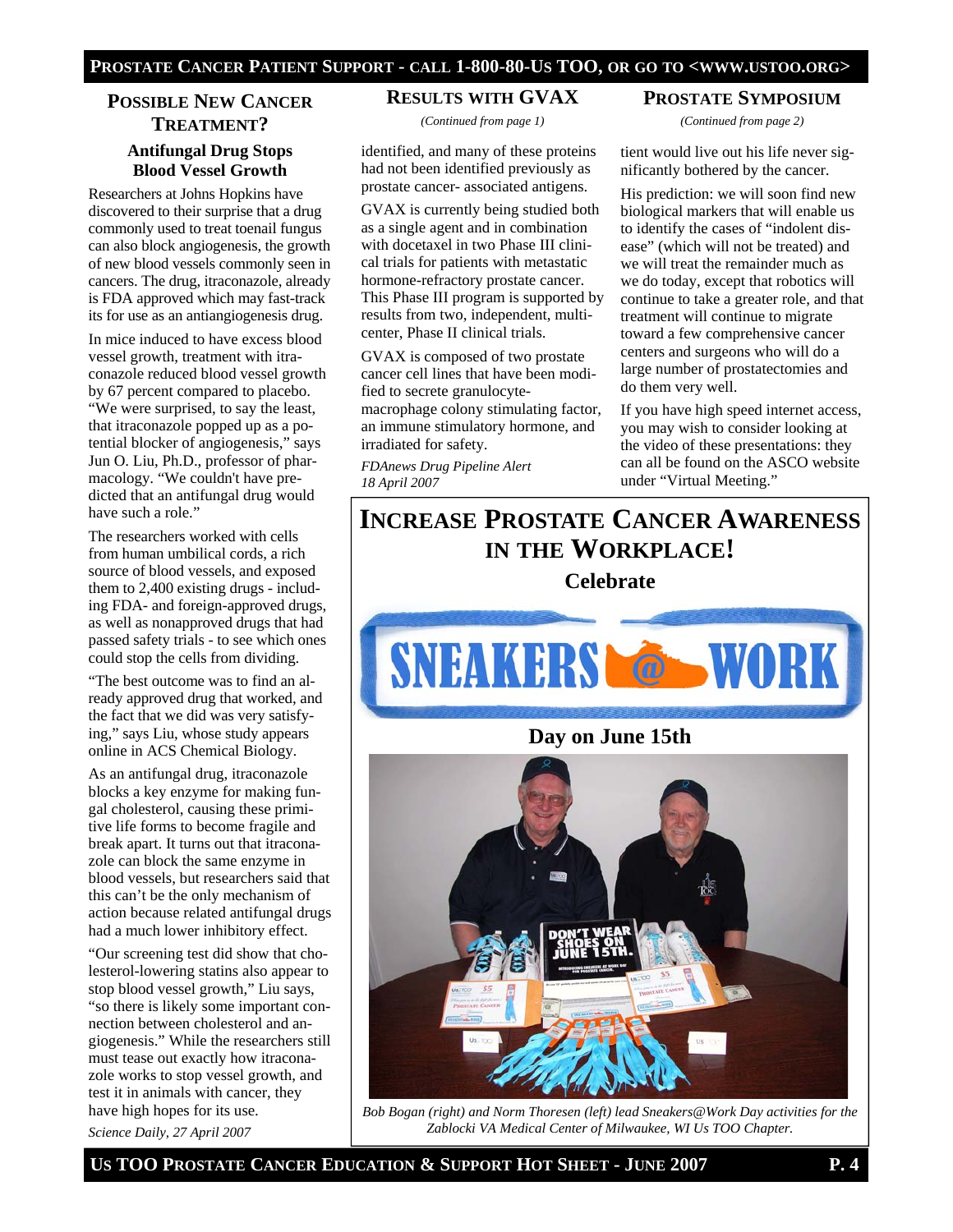#### **PROSTATE CANCER PATIENT SUPPORT - CALL 1-800-80-US TOO, OR GO TO <WWW.USTOO.ORG>**

#### **EPCA-2 BLOOD TEST**

*(Continued from page 3)* 

- Men with prostate cancer confined to the prostate.
- Men with prostate cancer spreading outside the gland at surgery.
- A diverse group of patients with benign conditions of other organs as well as those with other cancer types.

In patients with an EPCA-2 cutoff level > 30 ng/mL considered at risk for prostate cancer, EPCA-2 had 92% specificity (95% CI, 85% – 96%) for healthy men and those with benign prostatic hyperplasia and 94% sensitivity (95% CI, 93% – 99%) for overall prostate cancer. The specificity for PSA in these groups of patients was only 65% (95% CI, 55% – 75%).

The investigators report, "The results of our study have shown that EPCA-2 is a novel biomarker associated with prostate cancer that has high sensitivity and specificity and accurately differentiates between men with organ-confined and non–organ-confined disease."

*Medscape Medical News, 27 April 2007* 

## **COPPER DRUG PROMISING IN FIGHTING CANCER**

Researchers from the Barbara Ann Karmanos Cancer Institute in Detroit, MI presented strong evidence today that an antibiotic typically prescribed for Alzheimer's patients could be effective in eventually treating certain types of cancers.

Q. Ping Dou, PhD, leader, Prevention Program at Karmanos, and members of his lab announced the findings of their study showing that the drug Clioquinol (CQ) appears to have an antitumor effect in mice bearing human prostate cancer cells. The announcement was made at the American Association of Cancer Research (AACR) annual meeting in Los Angeles, CA.

Dr. Dou and his team turned to the copper-binding compound CQ after discovering that prostate, breast, brain, colon and lung tumor tissue often have a higher level of copper than normal tissue. According to Dr. Dou, this led his team to investigate whether cancers with high levels of copper can

*(Continued on page 6)* 

#### **DOC MOYAD: WHAT'S UP WITH PROVENGE®**

*(continued from page 1)* 

really is when you consider all the compounds that have been thrown at it over the past 3 decades. Think about it for a second, hundreds or perhaps thousands of clinical trials and only one drug approved. Hundreds and really thousands upon thousands of lives and only one drug approved.

Well, one could argue that it was a funding issue and I am sure part of this is true because I still think cancer funding is so pathetically funded in this country that sometimes I am even surprised that one drug got approved. However, we also need to be honest and admit that one cannot argue that thousands of men have volunteered to be part of clinical trials in the past because it represented the right thing to do and it represented "hope" to us, and them. The hope that they could live longer to do more things they wanted to do, the hope of spending just a little more time with their families, and the hope that future generations would die of other diseases at older ages and not of prostate cancer. Finally, I believe they trusted and hoped that their doctor would do the right thing for them and future patients and this is how and why many of them were recruited to be in these trials.

Provenge was overwhelmingly recommended to be approved by the FDA advisory panel in March and simply put it was a democracy and the FDA almost always follows this democratic recommendation. Obviously the approval caught some by surprise and evoked an almost visceral and at times unusual scientific opposition to approval with most comments revolving around the fact that more data was needed. Yes, the science of medicine has been so well represented over the past several months with p-values, statistical significance and words like "time to progression" being thrown out as reasons as to why it should not be approved. In all the discussions I never really heard much about the word "hope," "patients," and the "past track record" in treating this disease. In other words, the science of medicine was well represented but who

represented the "human" side of medicine in this controversy?

Let's say that in 3-5 years the vaccine is completely ineffective what will have been lost except a tremendous gain of even more immunologic knowledge? Patients are not children that need to be completely protected by doctors at every stage of life or at every stage of treatment. HRPC patients understand at this point of their disease the general outcome and what is and is not available to them. It is time to respect the fact that patients want some new options or new directions because this at least represents progress. To deny patients the "option" to try this vaccine is to be almost completely ignorant of the past and current options that patients have today for HRPC.

Urologists and oncologists prescribe hundreds if not thousands of secondline hormonal therapies for advanced patients daily but NONE of these drugs have ever been FDA approved for extending life. Why? One reason is because of the lack of options at this stage of the disease and doctors want to at least attempt to extend the quality or quantity of life despite not having FDA approval with these medications, but this is exactly what makes doctors so wonderfully "human" and not just 100% science oriented.

Patients deserve better and instead of opening up the floodgates even more than they are opened to vitamin clinics in Mexico City, the Dominican Republic, and a host of other countries, I sincerely hope that by the time you read this column the vaccine will now be available to all patients with HRPC. If Provenge is delayed or rejected for several years than not only will I be disappointed but I have to believe some of the opposition to this vaccine will have allowed the science of medicine to completely cloud the human side of medicine. Patients have rights, they deserve better, and they should be allowed a voice especially when so many have sacrificed up to this point with the hope that we would deliver

*(Continued on page 8)*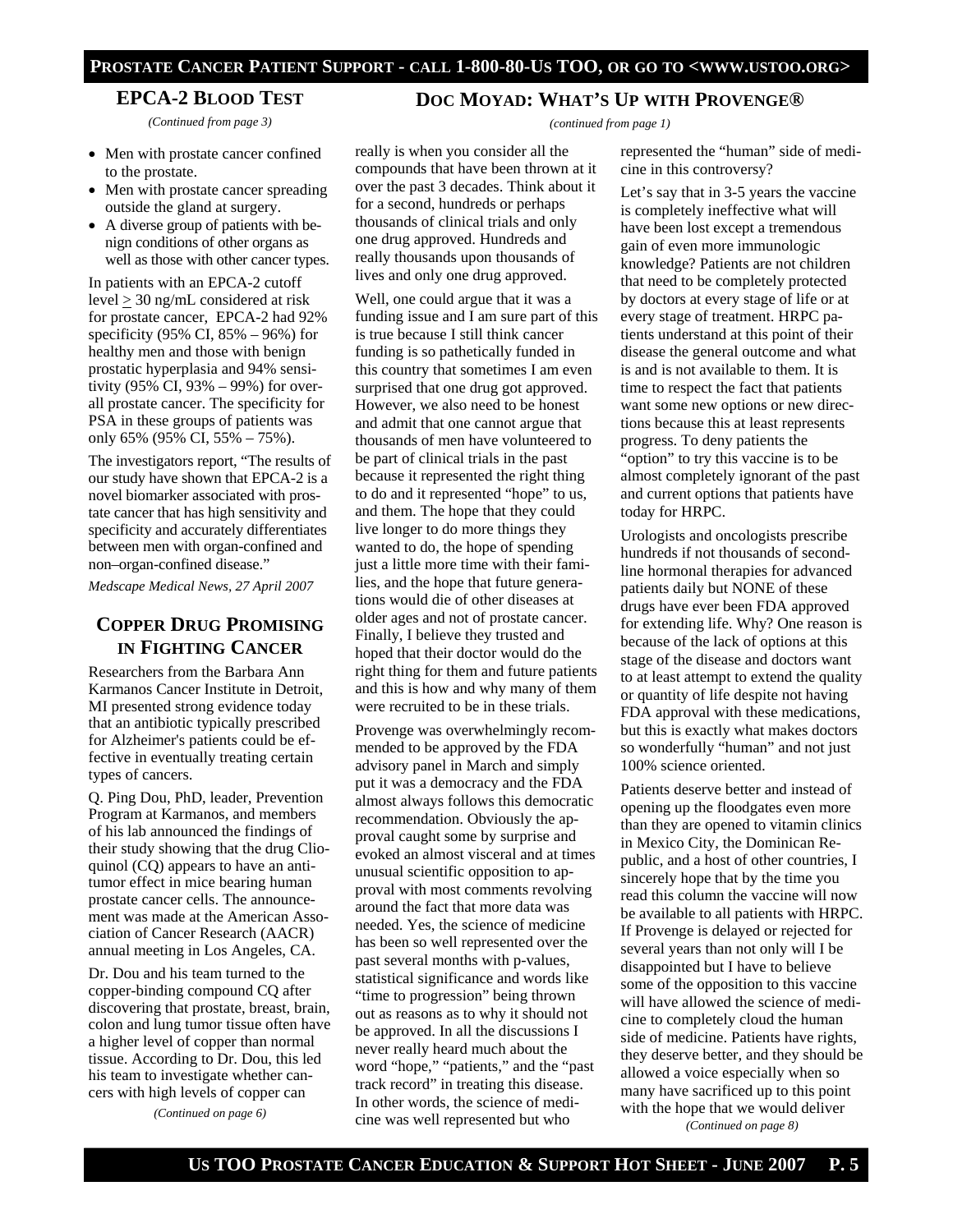Renal impairment occurs in onequarter of patients with hormonerefractory prostate cancer (HRPC) who are treated with zoledronic acid for bone metastasis, Boston researchers report. They say these phase IV findings indicate that the risk of nephrotoxicity with the bisphosphonate is higher in an outpatient clinical setting than was seen in earlier trials. A team at the Dana Farber Cancer Institute in Boston, Massachusetts, conducted a review of the medical records of 122 patients with HRPC and bone metastases who were treated with zoledronic acid at their institution between December 1999 and April 2005. Renal impairment was found in

#### **COPPER TARGETS CANCER**

*(Continued from page 5)* 

lead to targeted treatment. Karmanos researchers found that after binding CQ to the copper in prostate tumor tissue, the drug induces cell death in human prostate cancer cells.

According to Dr. Dou, his lab will take this information and work with Karmanos clinicians to create a treatment selectively targeting the copper found in tumors. "We want to find out if we can target cancers that express high levels of copper," says Dr. Dou. "We hope to discover a compound that promotes tumor-killing activity."

Based in midtown Detroit, MI, the Barbara Ann Karmanos Cancer Institute is one of 39 National Cancer Institute-designated comprehensive cancer centers in the United States. It cares for more than 6,000 new patients annually on a budget of \$216 million, conducting more than 700 cancerspecific scientific investigation programs and clinical trials. Through the commitment of 1,000 staff, including nearly 300 faculty members, and supported by thousands of volunteer and financial donors, the Institute strives to prevent, detect and eradicate all forms of cancer. John C. Ruckdeschel, M.D. is the Institute's president and CEO. *PRNewswire, 17 April 2007* 

#### treatment or previous treatment with pamidronate, Dr. William K. Oh and colleagues report in the March 15th

issue of the journal *Cancer* (vol. 109, pp. 1090-6, 2007). Specifically, renal impairment oc-

23.8% of patients.

curred in 11.1% of patients on zoledronic acid for less than 6 months but in 26.3% of patients on the agent for 24 months or longer. Signs of nephro-

Risk varied according to length of

## **ZOLEDRONIC ACID FOR PROSTATE CANCER BONE METASTASIS CARRIES RISK OF RENAL TOXICITY**

toxicity were seen in 45.5% of patients previously treated with pamidronate but in only 19.0% of patients with no history of pamidronate therapy.

Increasing age, a history of hypertension, smoking and renal impairment were other risk factors for nephrotoxicity. Impairment was grade 1 in about half of cases. Renal impairment accounted for drug discontinuation in 20.8% of patients.

"Given the evidence about the nephrotoxicity of zoledronic acid, the outcomes of ongoing clinical trials may be important," the Dana Farber researchers conclude.

"Because newer anticancer therapies may improve patient survival, it will be important to evaluate whether increased exposure to zoledronic acid with other potentially nephrotoxic medications increases the likelihood of renal toxicity" in this patient population.

*Reuters Health, 9 April 2007* 

## **STRATIFICATION OF PATIENT RISK BASED ON PROSTATE-SPECIFIC ANTIGEN DOUBLING TIME AFTER RADICAL RETROPUBIC PROSTATECTOMY**

Tollefson MK, Slezak JM, Leibovich BC, Zincke H, Blute ML

#### **Mayo Clin Proc Vol. 82, pp. 422-7, 2007**

#### **OBJECTIVE:**

To assess the risk of local recurrence, systemic progression, and death from cancer among patients who experience biochemical relapse (BCR) after radical retropubic prostatectomy and to stratify those patients by prostate-specific antigen (PSA) doubling time (DT).

#### **PATIENTS AND METHODS:**

We identified patients who experienced BCR (defined as a PSA level <0.4 ng/ mL), after radical prostatectomy from January 1, 1990, to December 31, 1999, for prostate adenocarcinoma. The PSA-DT was calculated by log linear regression using all PSA values within 2 years of BCR. Local recurrence- and systemic progression- free survival and cancerspecific survival were estimated using the Kaplan-Meier method and analyzed by the log-rank test and Cox models.

#### **RESULTS:**

BCR was noted in 1,521 (27%) of 5,533 men during the follow-up period. Of the 1,064 patients with a calculable PSA-DT, 322 (30%) had a PSA-DT of less than 1 year, 357 (34%) had a PSA-DT of 1 to 9.9 years, and 385 (36%) had a PSA-DT of 10 years or more. Patients with a PSA-DT of 10 years or more were less likely to have a higher preoperative PSA level, Gleason score, advanced pathologic stage, and seminal vesicle invasion. Patients with a PSA-

DT of 10 years or more were at low risk of local recurrence (hazard ratio [HR], 0.09; 95% confidence interval [CI], 0.06-0.14; compared with patients with a PSA-DT of <1 year), systemic progression (HR, 0.05; 95% CI, 0.02- 0.13), or death from cancer (HR, 0.15; 95% CI, 0.05-0.43).

#### **CONCLUSIONS:**

PSA-DT is an independent predictor of clinical disease recurrence and mortality after surgical BCR. Risk stratification into high-, intermediate-, and low-risk categories based on the PSA-DT provides helpful clinical information and assists in the development of salvage therapy trials.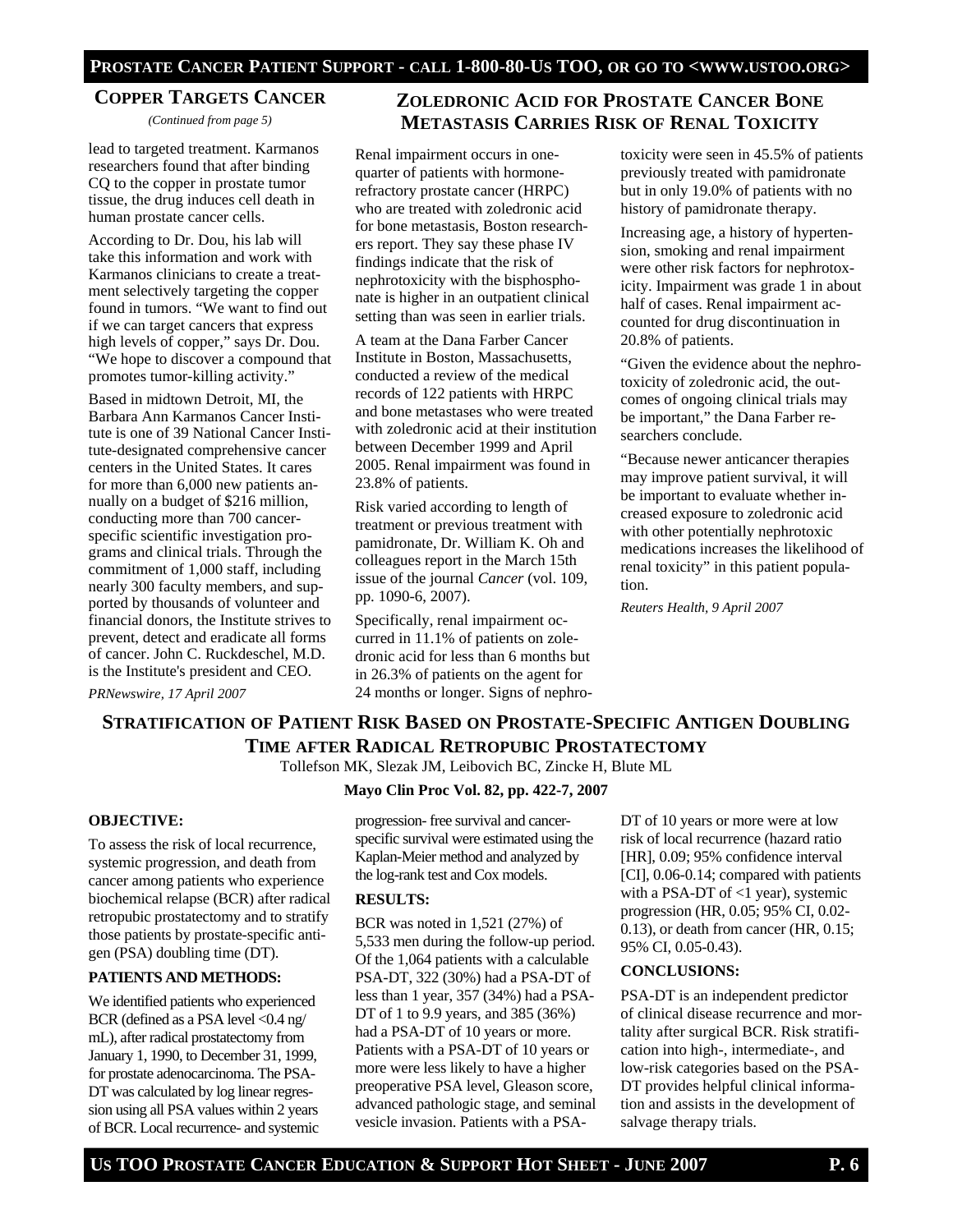## **FROM THE DOCTOR: PHYSICIAN COMMENTARY ON SELECTED ARTICLES IN THIS MONTH'S** *HOTSHEET* **By Gerald W. Chodak, MD**

This month's *HotSheet* has many new and interesting articles starting with the potential for a new test that may function better than PSA. The test measures EPCA-2 and in preliminary studies may allow more men to avoid unnecessary biopsies while also identifying those men whose cancer has spread. It is too early to establish, however, if it will indeed replace the PSA test but a number of questions must be answered before we make the substitution. First, the test is not perfect meaning that by avoiding more unnecessary biopsies, more cancers will be missed and by incorrectly telling some men they have incurable cancers, some will miss out from potentially curative therapy.

Developing new screening tests is a most complex process. We will have to wait longer to see the true impact of the EPCA-2 blood test.

Dr. Moyad's column addresses some of the frustrations associated with the slow pace of progress in treating advanced prostate cancer. As previously commented on, the Provenge vaccine may be an important new development for some men, but the final answer is not in. One of the questions to answer is which patients should be treated?

Should it be limited to those men with disease similar to those in the study or will the attitude be give to all men even those not studied because "maybe it will help." The danger in opening the floodgate is that the company already found that some men DO NOT benefit and by giving to all men progressing, they may miss out from other studies in progress that are more likely to be helpful to them.

Unfortunately, everyone will have to wait to resolve this debate because the FDA has just asked the company for new data which will undoubtedly delay its availability. While many will be frustrated by this slowdown, we need to rely on good science rather than blind hope in order to help the most patients possible.

Another test even further away from prime-time use is the DNA methodology described by Dr. Liu called PAMP. This sounds somewhat similar to a previous methodology that failed to meet up to expectations. Little can be said at this time about its eventual effectiveness and here too, more data will be anxiously awaited.

A number of the articles address new approaches to treatment. Two are most relevant to patient care today. Investigators at the Mayo clinic found that how fast the PSA increased after local therapy (PSA doubling time) was administered determined which patients were at risk from their prostate cancer.

This information is very important because it coincides with other studies that found a slowly rising PSA does not convey much risk to a patient and therefore immediate therapy is not necessary. This potentially could enable many men to avoid unnecessary treatment even when their PSA is rising.

Another study with potential relevance to men being treated for advanced disease is the one from Boston showing that nearly 25% of men on Zoledronic acid (Zometa®) developed kidney impairment during treatment. The importance of this finding is that patients on this treatment need to be carefully monitored and the drug must be administered slowly to avoid potential kidney injury.

A summary of studies from this year's ASCO meeting addresses the latest on robotic prostatectomy. The best analysis at this time is that it is not the technique that matters, it is the surgeon. Excellent surgeons get excellent results regardless of the technique.

A number of the studies involved very preliminary findings from laboratory studies. One study found that an FDA approved anti-fungal drug appears to block new blood vessel growth, a critical requirement needed for tumor growth. The drug is called Itraconazole and it has similar properties to

*(Continued on page 8)* 

## **CHEMOTHERAPY EFFICACY ENHANCEMENT: NEW AGENT HAS SYNERGISTIC EFFECT WITH STANDARD DRUGS**

A new protein-targeted drug inhibited growth of human lung and colon cancer cells. Integrating the use of drugs targeted to specific cancer proteins into current chemotherapy regimens to improve the efficacy of systemic treatment is an important clinical goal at Fox Chase Cancer Center.

This synergistic effect--in which the effect of two agents is greater than the sum of their individual effects- appeared when using the combination of MCP110 and Taxol on laboratory cell cultures of human Kaposi's sarcoma and mouse models carrying human lung and colon cancer cells.

Vladimir Khazak, PhD, director of biology at NexusPharma, Inc., in Langhorne, PA and molecular biologist Erica A. Golemis, PhD presented the research in an AACR poster session. The work also appears in the March 1 issue of the AACR journal Molecular Cancer Therapeutics.

MCP compounds were demonstrated to have the ability to inhibit growth of cultured cancer cells that depend on interactions of the Ras and Raf oncogenes--growth-promoting genes that can transform cells to cancerous ones if the oncogene is activated inappropriately. The growth signals sent by these oncogenes use an enzyme pathway called MAPK (mitogen-activated protein kinase). Several widely used drugs, including paclitaxel (Taxol®), docetaxel (Taxotere®) and long-time standby vincristine work through this mechanism and inhibit cell division by blocking microtubule formation.

"Combination chemotherapies may use two drugs that either have the same target or two different targets said Golemis. Another approach--the one we've taken here--is to combine a pathway-targeted drug with conventional chemotherapy.

"Together, these findings indicate that MCP compounds have potential to be effective in combination with other anticancer agents," they concluded.

*Science Daily, 16 April 2007*